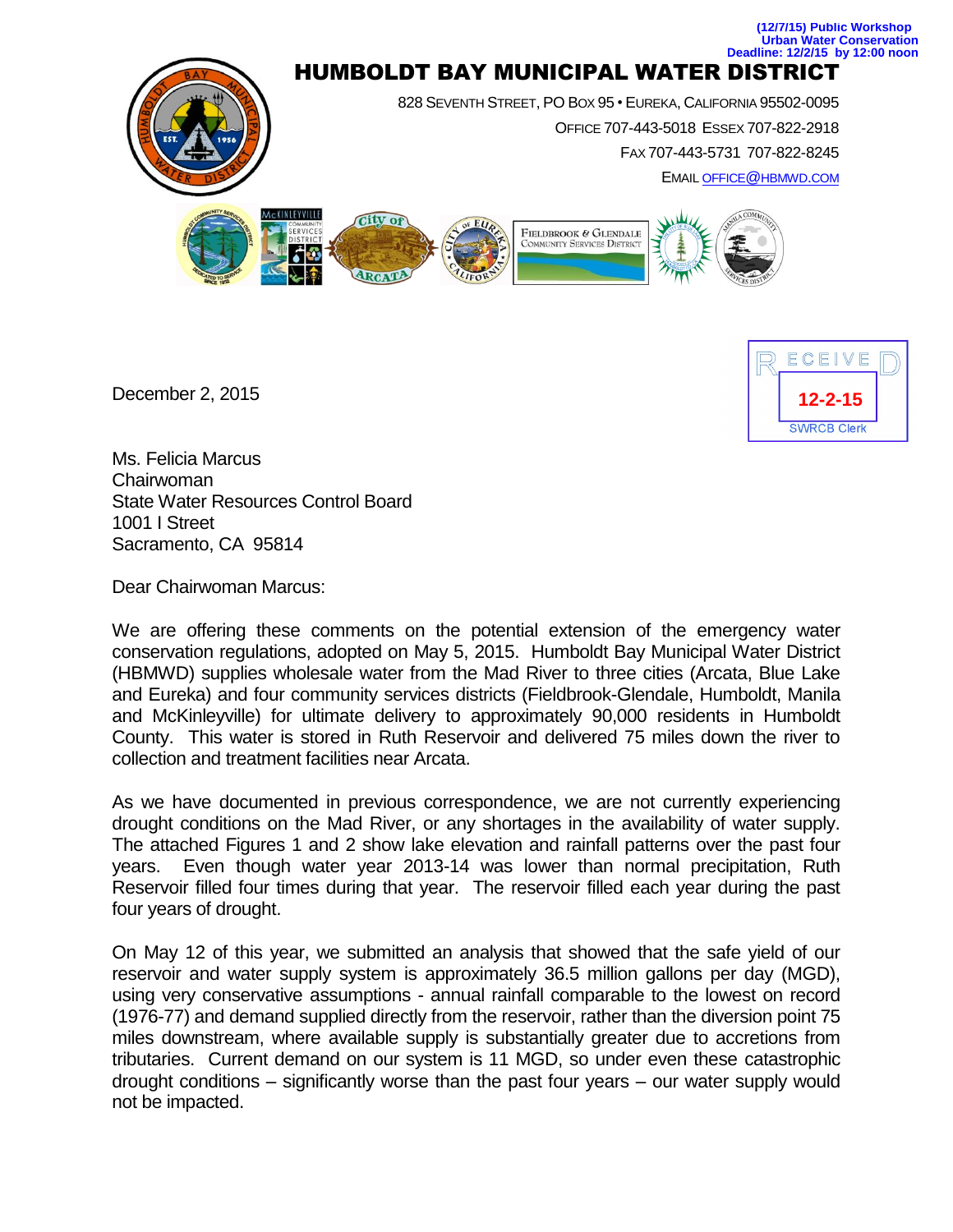This is the context for our comments on a potential extension of emergency conservation regulations, which follow.

## **Recognize Local Conditions**

The hydrologic conditions during the past four years have affected different regions in California in different ways. As just noted, the Humboldt Bay area has not suffered any diminution in water supply availability – reservoir levels have followed normal patterns, and water supply far exceeds ongoing demand levels. In fact, HBMWD proposed in 2014 a temporary urgency change in place of use, to be able to offer water supplies for other communities on the North Coast that were suffering supply shortages. Other areas of the state are in similar circumstances – Marin County reservoirs are at 98% of average levels for this time of year and the major water supply reservoir in Sonoma County is at approximately 85% of the average of the last ten years. While smaller tributaries may be flowing lower than normal, those reaches that are supplied by releases from reservoirs in these counties (Mad River, Russian River and Lagunitas Creek) have been meeting environmental flow requirements.

Water agencies throughout the state have prepared and implemented water shortage contingency plans, to address their specific water supply situations. As indicated by current reservoir conditions in Humboldt County and other adjoining coastal counties, water supplies continue to meet or exceed demands. Given the latest projections from the National Weather Service of the significant probability of above-normal rainfall in Northern California during this El Nino year, this situation of more than adequate water supplies to meet normal demand will continue on the North Coast. Any conservation regulations in 2016 to address a drought emergency should apply only to those areas of the state in which water supplies are inadequate to meet normal demand.

## **Support Investments in Diversified Portfolios**

As part of their water supply planning efforts, and in response to previous significant droughts, water agencies throughout California have made major, and effective investments in demand reduction measures. They have also invested ratepayer funds in the diversification of their supply portfolios, in part at the urging of state and federal regulators. These investments include drought-resilient supplies such as direct non-potable and indirect potable use of recycled water, groundwater recharge and banking, and desalination. In addition to these investments, water agencies continue to face the need to fund infrastructure repairs and replacements. All of these investments have increased the price of water, and water bills have been increasing during the past decade at two to three times the rate of inflation (PPIC, "Paying for Water in California," 2014.)

Ratepayers have been generally willing to accept these increases in the cost of their water supplies. However, they expect a reasonable return on their investment, particularly when paying for the cost of drought-resilient supplies. In any new or extended water conservation regulations to address a drought emergency, these investments in drought-resilient supplies should be recognized, and should be exempted from any mandates to reduce their use.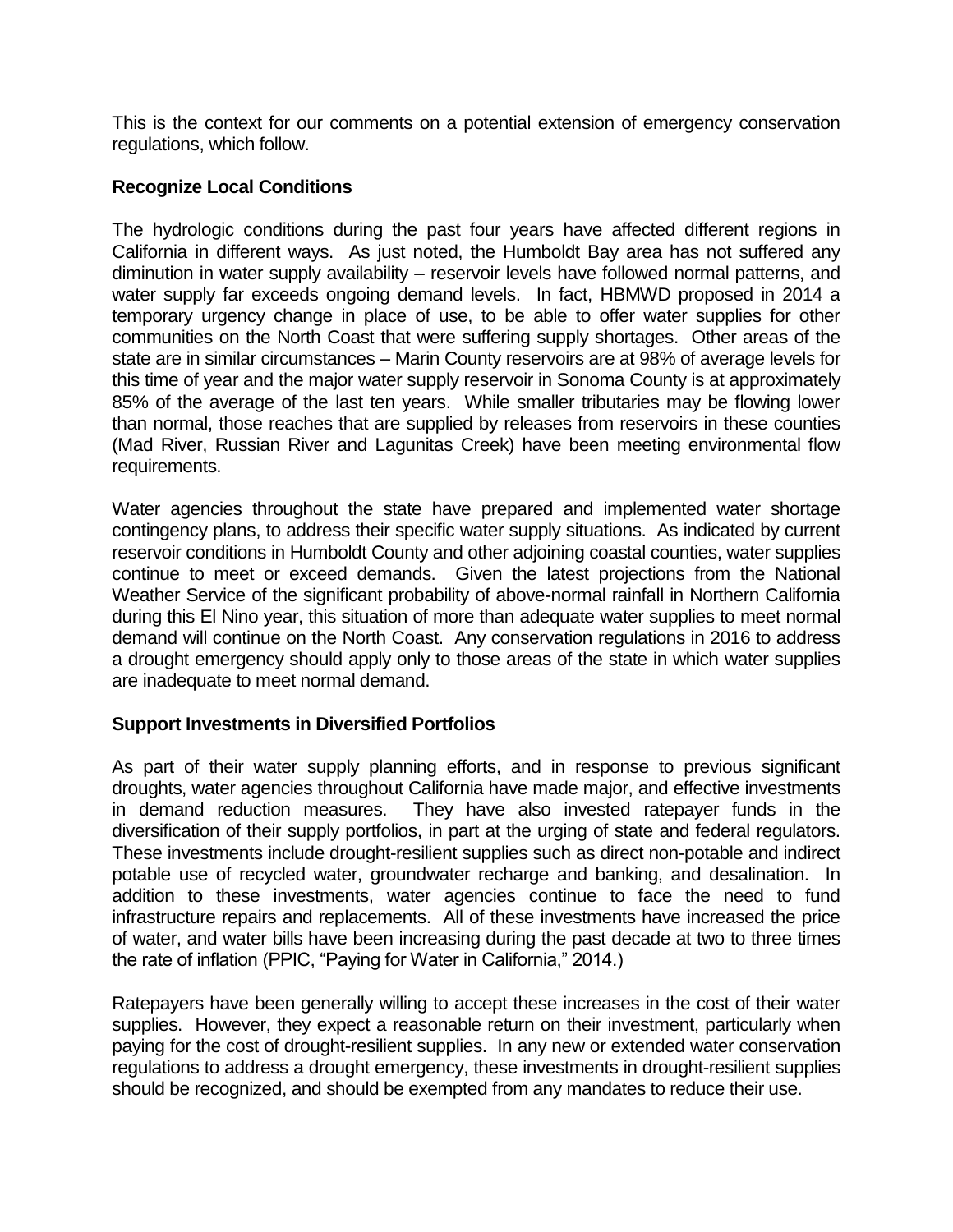## **Implementation Date for Extended Regulations**

Section 1058.5 of the Water Code provides for extension of emergency conservation regulations, should the water year be designated as a critically dry year, and following two consecutive below normal, dry or critically dry years. Emergency conservation regulations may also be extended if the Governor has issued a proclamation of a state of emergency. There is no deadline specified in the code for a decision by the Board to extend emergency regulations.

The water year is defined by the Department of Water Resources on or about April 1, based on the hydrologic conditions at the time. Preliminary water year definitions are issued on February 1 and March 1, at which time water allocations for contractors of the State Water Project and the Central Valley Project are also defined.

During El Nino years, precipitation events tend to be skewed toward the latter part of the winter (January and later). The attached Figure 3 shows rainfall amounts and temporal distributions for El Nino, La Nina and normal years, for the NOAA region headquartered in Eureka

While the Governor's Executive Order authorizes the State Water Resources Control Board to extend emergency conservation regulations should drought conditions persist through January, it does not define a date by which to do so. Given that California's reservoirs filled during the El Nino years of 1983 and 1998 – and indeed did so even during the droughtending, yet non-El Nino years of 1978 and 1993 – the Board should wait until the full hydrology of the water year is known, and thus whether or not a drought emergency exists that would necessitate an extension of emergency conservation regulations.

We recommend that the Board consider and hold workshops and hearings on potential actions in the February, 2016 timeframe (consistent with the Governor's reference to drought conditions persisting through January), with a final decision on any regulations on or after the April 1 definition of water year type (which is based on runoff projections calculated from precipitation levels and snowpack). Such a schedule will allow for timely adoption of conservation actions in 2016, while avoiding imposition of any measures that become unnecessary or difficult to implement, should significant precipitation occur later in the winter.

## **Credibility**

In 2015, Californians have taken to heart the messages concerning the drought emergency, and have met the Governor's challenge to reduce urban use. Reductions in the use of surface water supplies by agriculture have been even greater. Should a serious drought continue in 2016 (as defined by water indices being "critically dry," per the standard in Water Code Section 1058.5), Californians will likely understand the need to extend emergency drought regulations, and will likely continue to take action to reduce their use below usage in 2013.

However, should rainfall levels be adequate in 2016 to refill reservoirs (as happened in the springs of 1978 and 1993, after the two most recent serious droughts), our customers are not likely to understand the need for, or support the implementation of any conservation regulations related to a drought emergency. This would be particularly true if they were to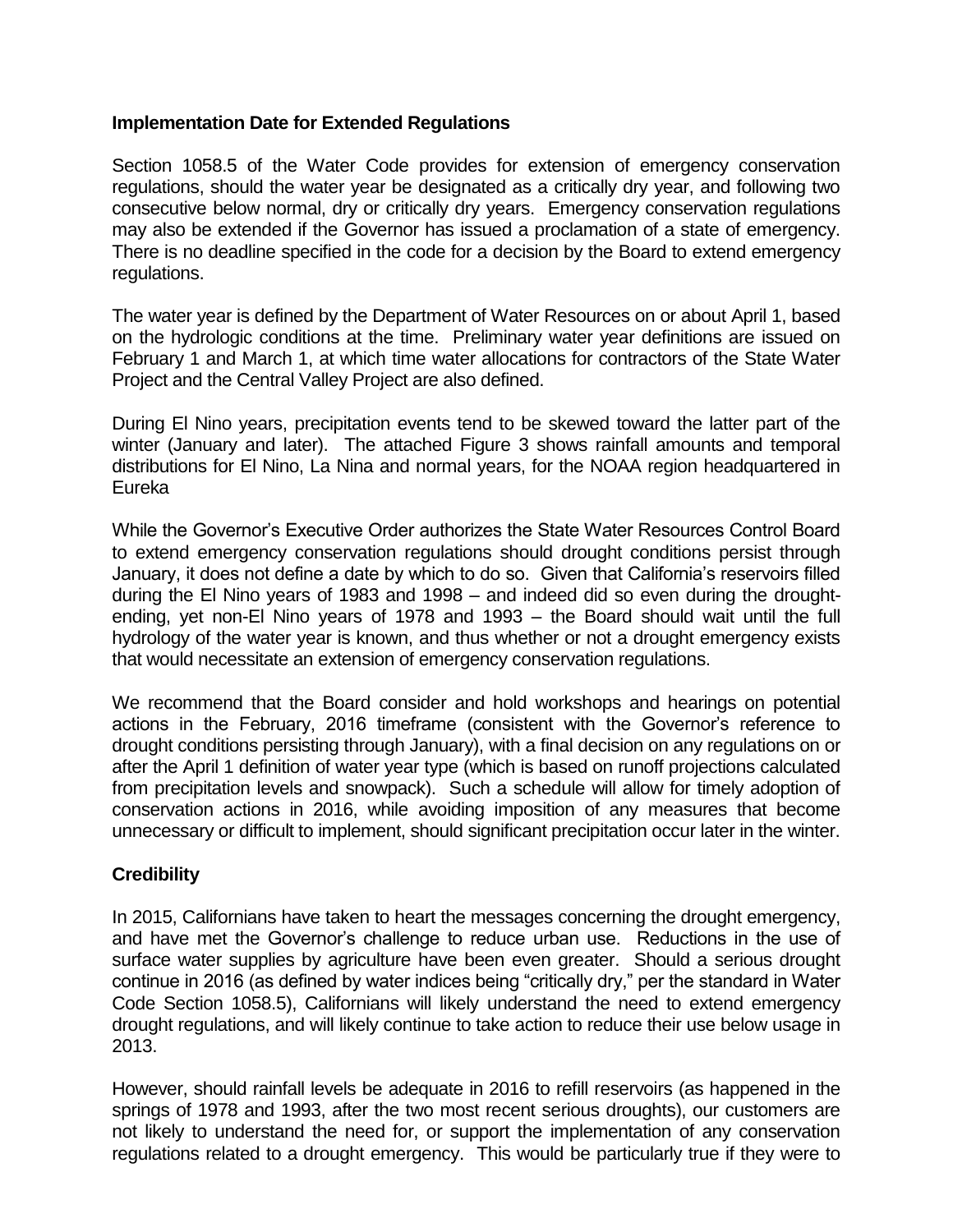face further water rate increases. For this reason, we recommend again that the Board wait until the state's hydrologic conditions are defined on April 1 before deciding whether or not to proceed with any emergency drought conservation regulations, and where in the state such regulations would apply.

Thank you for the opportunity to provide these comments. We look forward to continuing to work with the Board to ensure that our state's rivers and streams are healthy and that water supplies are reliable.

Sincerely,

Paul Hellike

Paul Helliker, President Humboldt Bay Municipal Water District



Greg Orsini, Manager McKinleyville Community Services District



Brian Gerving, Public Works Director City of Eureka



Christopher Drop, Manager Manila Community Services District



David Hull, Manager Humboldt Community Services District



Mark Andre, Director of Environmental Services City of Arcata



Richard Hanger, Manager Fieldbrook Glendale Community Services District FIELDBROOK & GLENDALE<br>COMMUNITY SERVICES DISTRICT

John Berchtold, City Manager City of Blue Lake

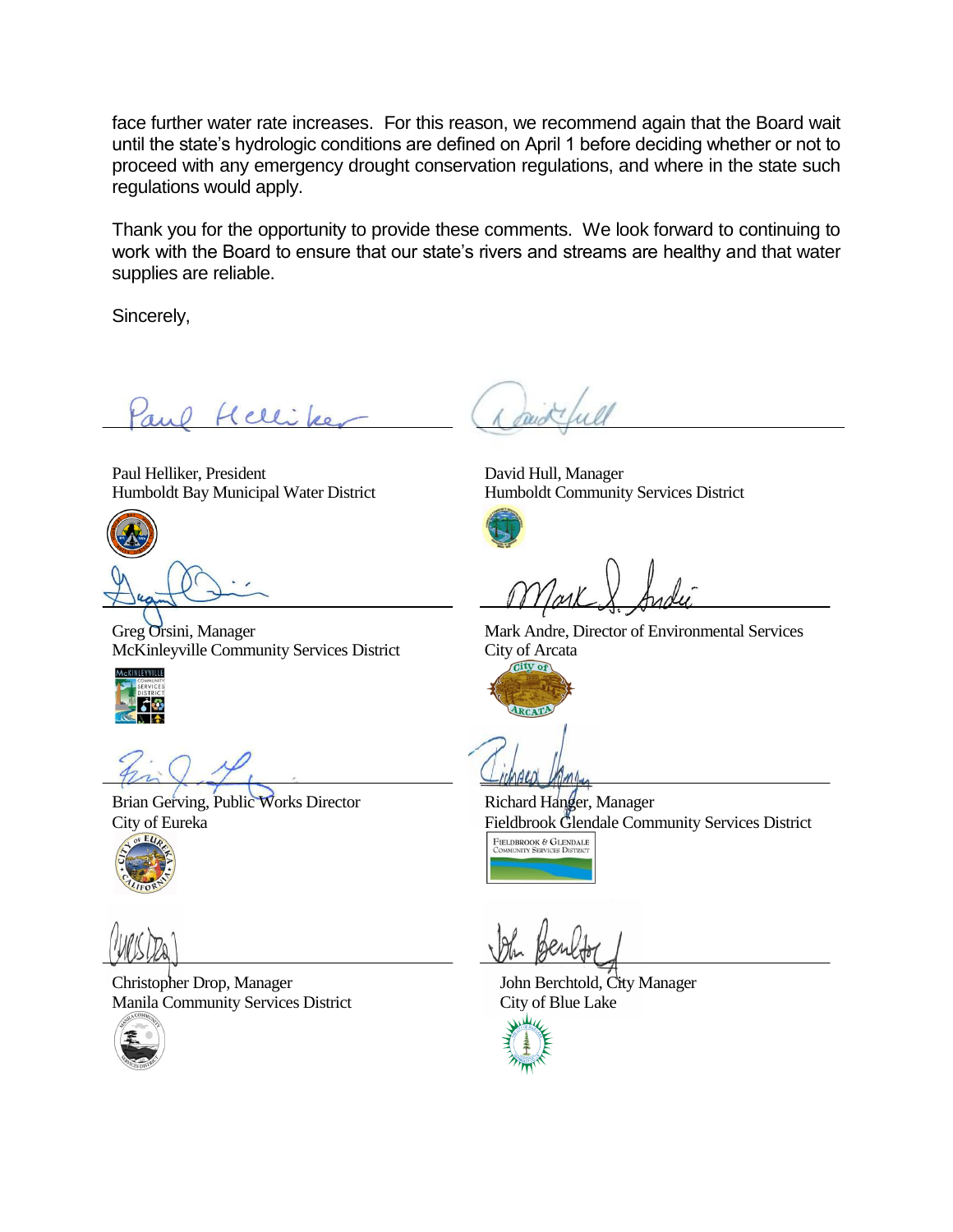Figure 1 Elevation (Storage) Levels of Ruth Reservoir

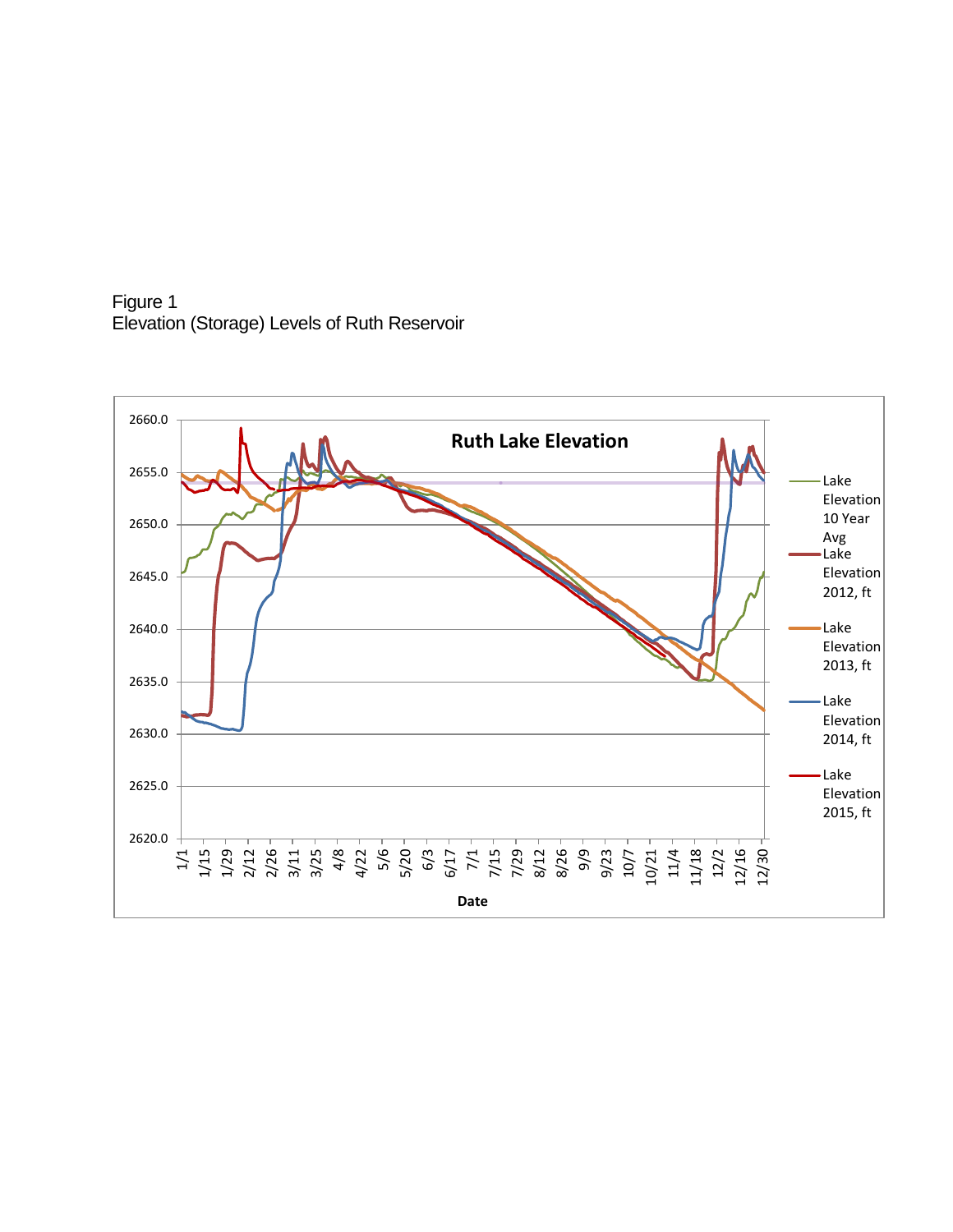Figure 2 Precipitation at Ruth Reservoir